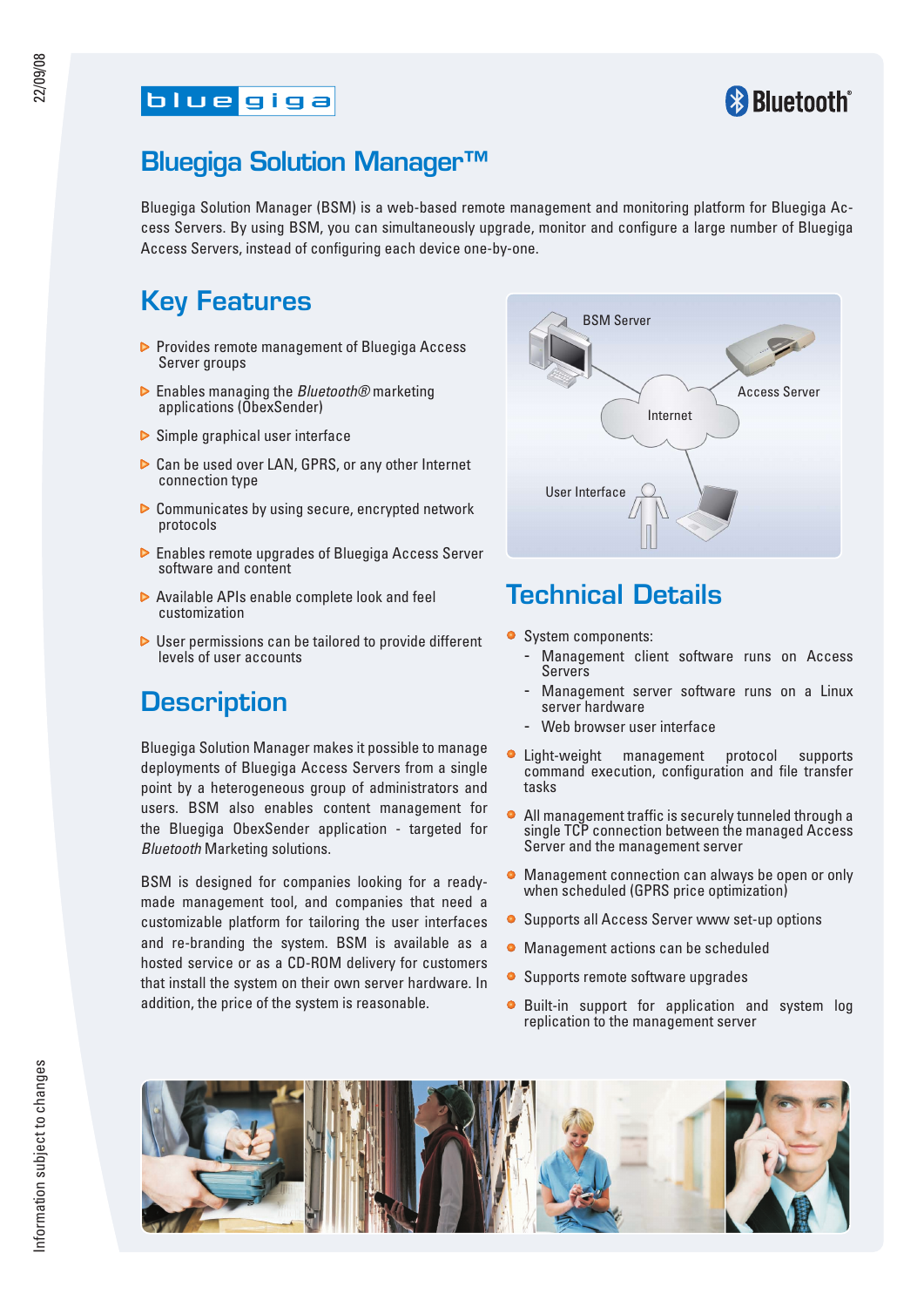

# **& Bluetooth**®

#### System Requirements

- **Bluegiga Access Server software version 3.2 or newer**
- **RHEL4 binary compatible Linux server**
- **O** Any WWW browser

#### Product Ordering Codes

Server License (CD): MamtServ1 Client License: ASmgmt1 Software Maintenance: Mgmt\_SUMA

Hosted Server (URL)\*: HMgmtServ1 Hosted Client License: HASmgmt1

\* Hosted Server product includes Software Maintenance.

# Location 4 Internet Intranet BSM Server Location 5 GPRS user WWW browser $\overline{\mathscr{L}}$ Location 1 Location 2 Location 3

#### **Overview**

For more information about Bluegiga Technologies, please contact:

Bluegiga Technologies Oy Sinikalliontie 5 A 02630 Espoo, Finland Phone: +358 9 435 50 60 Fax: +358 9 435 50 660 www.bluegiga.com sales@bluegiga.com

© Bluegiga Technologies 2000-2008. Bluegiga Technologies takes no responsibility for any mistakes that might appear in this document. It reserves the right to change devices, software or specifications detailed here at any time without notice, and does not make any commitment to update the information<br>contained here. Bluegiga products are not authorised for any use as<br>critical components in life support devices or systems.<br>Bluegiga Access Server, Access Point, i are owned by the Bluetooth SIG, Inc.